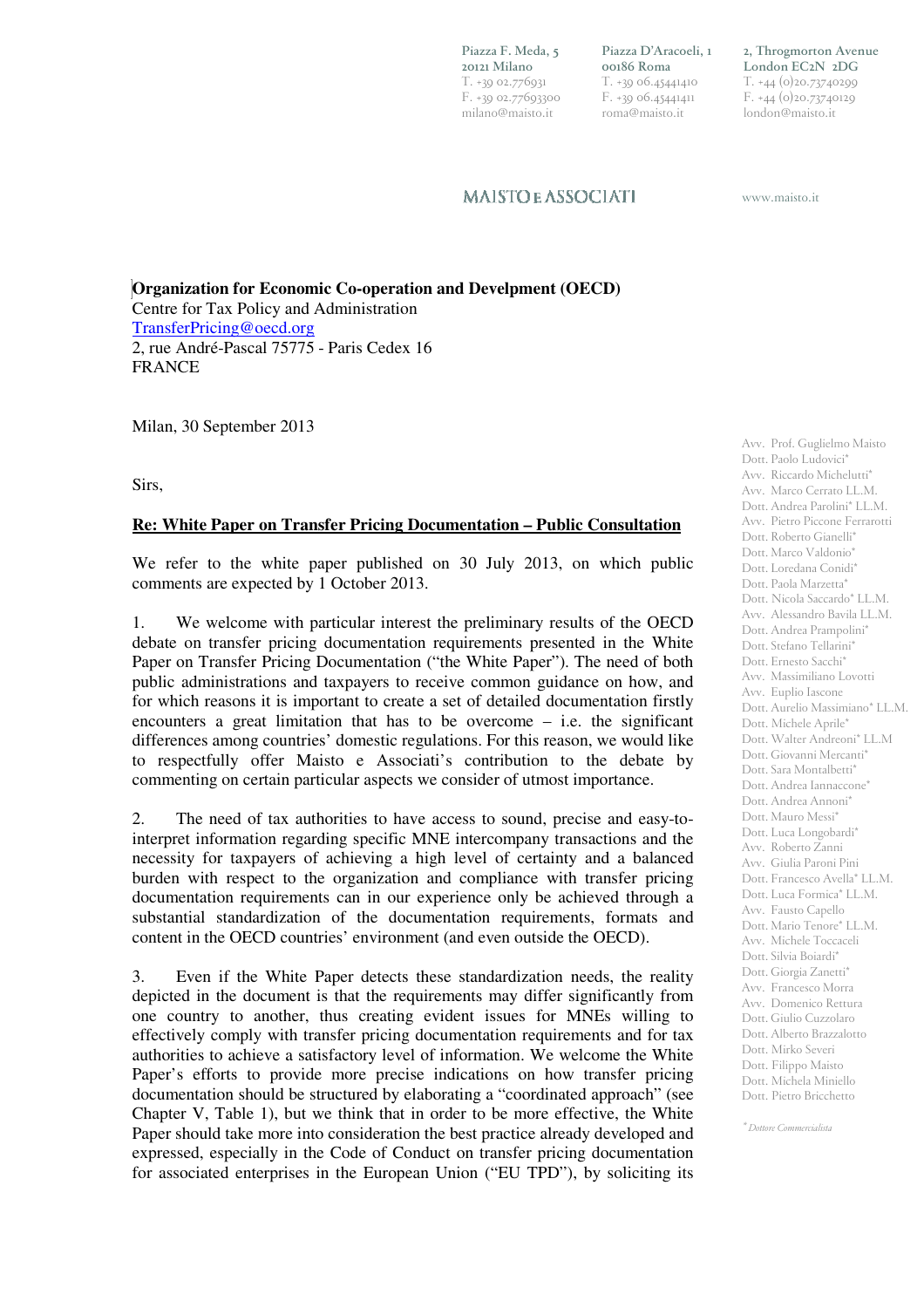direct use in order to create a standard documentation model that is able to satisfy the information needs of the vast majority of OECD member's tax authorities. The EU TPD in fact already requires a full and comprehensive description of the MNE's operative and organizational structure, markets, intercompany transactions, allocations of intangibles and assets, functional and risk analysis and description of the transfer pricing methods used, etc. Notwithstanding this general framework laid down by the EU TPD, implementation has revealed a significant number of differences. We believe that a new format at OECD level – which differs from the EU TPD standard – would introduce a further factor of confusion instead of an incentive to standardize the documentation set. A key move in this effort to standardize the comprehensive EU TPD may be well received if the push toward standardization is supported at the OECD level.

4. To achieve standardization at a national level, a stiff approach will be necessary. The Italian domestic experience may be considered as an example, where the implementation of the EU TPD format has been achieved through the introduction of regulations setting out very precise indications and imposing a rigid index covering all different arguments to be treated in the transfer pricing documentation set.

5. Even if we share in principle the observations stated at paragraph 28 regarding the 2009 survey of the European Commission, which notes that many taxpayers did not fully implement the EU TPD, we tend to consider that the latter, if adopted and implemented consistently by the majority of the countries, might lead to a correct balance between the tax administration's rights to obtain information necessary to assess the arm's length nature of taxpayer's transactions and the compliance costs and burden to be borne by MNEs.

6. Standardization should not only relate to the documentation format (which is only one aspect of the matter) but also to the form of legal incentive available for MNEs who are willing to comply. The aim to create a "culture of compliance" is totally shareable and MNEs should work in this direction without any reservation notwithstanding the granting of favourable regimes from tax administrations. On the other side, tax authorities should endeavour to encourage MNEs to comply with transfer pricing documentation requirements by elaborating effective and non-distortional incentives; the White Paper mentions, inter alia, the non-application of penalties in case of a transfer pricing adjustment if the MNE complies with its documentation duties. This model of incentive seems to be particularly effective in those countries where penalties can be very high (this is the case of Italy where, for example, penalties can range from 100% to 200% of the adjusted value).

7. Having a direct experience in Italy with the kind of penalty protection regimes triggering the non-application of penalties when proper documentation has been drafted, the feeling is very positive and taxpayers are willing to bear the additional and not insubstantial costs of preparing the transfer pricing documentation ("TPD") – but only if, in return, they may count on the elimination of penalties in case of adjustment.

8. The conclusion reached at paragraph 55 regarding the "negative" side of a compliance incentive based on the reduction/elimination of penalties is not entirely shared. From a pragmatic point of view, the creation of a culture of compliance may well be achieved through a reduction of penalties in case of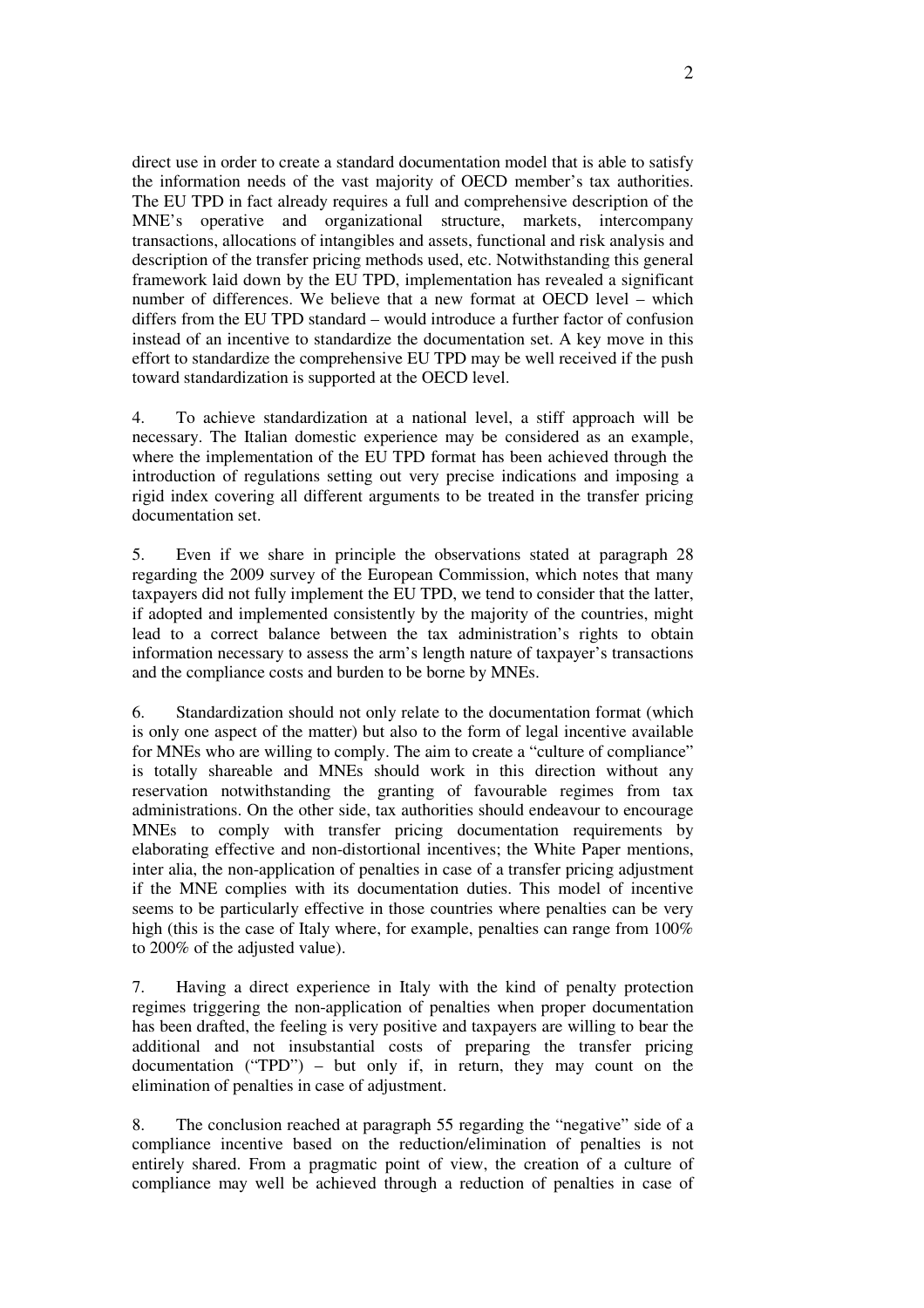compliance. This approach seems to create a perfect synthesis between the need of tax authorities for information (difficult to discover even in case of in-depth tax audits) and the necessity of forecasting the tax risk for MNEs. As mentioned earlier, for instance, the Italian regulations provide that in case the MNEs under scrutiny provide a full set of transfer pricing documentation and comply as well with particular filing requirements (namely ticking an appropriate box in the annual tax return), no penalties will be applied in case of an adjustment. This mechanism seems to trigger a positive response from MNEs. Such incentive is quite reasonable (considering the high penalties mentioned above) and the existence of such a penalty protection regime is a proper justification for the conduct, which fits – in our view – with the introduction of a "culture of compliance".

9. One delicate point that should be addressed at the OECD level is the clear delimitation of the tax authorities' power to refuse the acknowledgment of the validity of the TPD set prepared by the taxpayer and thereby deny the penalty protection. As you may appreciate, this is a crucial aspect of the incentive mechanism. A sound and reasonable approach would be that a TPD set can be refused (and then trigger the application of penalties) only when it lacks important information (such as the description of core and valuable intercompany transactions) or contains plainly false information (which is different from the case that purely material mistakes are found therein) or there is a disagreement between the taxpayer and the tax authorities regarding the transfer pricing methodology to be used in order to ascertain the arm's length level of the transaction. A step forwards in this direction will, in our opinion, be a genuine and real move towards certainty.

10. The discussions with business representatives (BIAC) (paragraphs 39-40) clearly underlined the difficulties MNEs encounter in complying with differing, diverse and invasive requirements; in particular, we comment on a certain focal issues in the following paragraphs.

11. An aspect that requires particular attention is the use of local instead of regional comparable samples. On this matter, a common international consensus should be achieved, most importantly in order to grant certainty to businesses. It is not uncommon that the tax authorities of certain countries do not accept comparables other than local ones. To a certain extent, this creates additional costs to taxpayers, who have to perform a local economic study and cannot rely on regional studies (which are those commonly used to set the transfer pricing at the group level). Moreover, the preference for local comparables is, in the majority of the cases, not corroborated by any evidence of a higher reliability, which could be the only reason to prefer one set of comparables with respect to another. Without clear guidance on this aspect, the chances of observing an increase in the costs for MNEs triggered by the need of preparing purely local economic studies in order to comply with local tax authorities' requirements will increase. Having said that, it is also desirable that in those cases where a specific tax authority requires a purely local study to ascertain the arm's length value of a specific transaction and the taxpayer instead genuinely relies on a sound regional study, the non-application of penalties has, in any case, to be assured.

12. A requirement of an annual update of the economic analysis would also contribute to an increase of costs for maintaining the transfer pricing documentation. It would therefore be welcomed if an official positive position on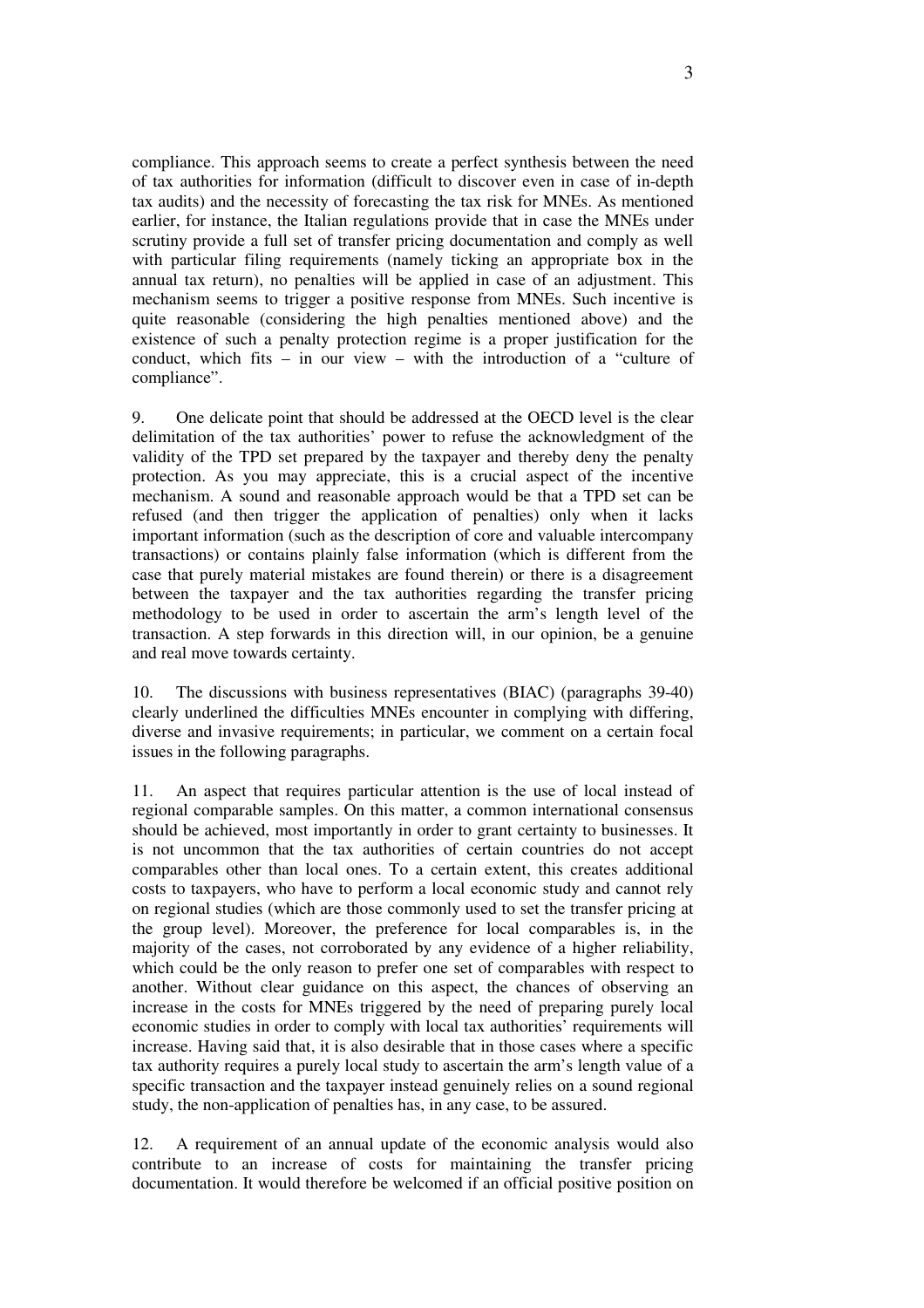a proposal of considering it sufficient to update the full search of comparables forming part of the economic analysis only every few years (for instance, three years would be reasonable to maintain effectiveness and reliability) and retain only the annual update for the comparables financial data. A similar measure is provided for by the Italian Regulation, which provides (only for companies with a turnover lower than EUR 50 million) for the renewal of the economic analysis every three years. This measure has been well received considering the evident reduction of costs and compliances for the benefiting companies.

13. A further aspect where standardization is highly relevant and which requires a common consensus among different tax administrations is represented by the materiality threshold of intercompany transactions. This is extremely important especially where one of the requirements of TPD is completeness of information on all transactions. It is correctly stated at paragraph 77 that, "Not all transactions are sufficiently material to require full documentation." Current everyday practice suggests that in the complete silence of the local tax administrations, the decision of a MNE to include or not a certain transaction in the documentation is fully left to its discretion (and risk). Moreover, the lack of a definition in the domestic legislation of what can be considered as "material" with reference to the amount of an intercompany transaction may create uncertainty in the sense that the lack of description of certain intercompany transactions (unilaterally determined by the taxpayer as immaterial) can be considered an argument to substantiate the documentation unreliability and thus the loss of penalty protection on overall.

14. The above-mentioned risk is unacceptable and can only be reduced by introducing at the international level sound criteria to identify a materiality threshold. The White Paper suggests that "*the size and nature of the local economy, the importance of the MNE in that economy, and the size and nature of local operating entities, as well as the overall size and nature of the MNE group*" should be taken into account. We believe that such a complex and, again, subjective, criteria cannot be considered feasible and effective. The identification of a materiality threshold should instead be related to an objective evaluation process and amount, like, for example, the MNE consolidated turnover or the total amount of the same class of intercompany transactions.

15. An example of the above may be the following. In order to understand whether a certain intercompany transaction can be considered as immaterial, a possible approach could be to verify its weight with respect to the total amount of the intercompany transactions concluded by the company. For the sake of clarity, transactions lower than 1% of the total intercompany transactions can be considered as immaterial. In this way, the methodology is simple, certain and proportional (i.e. if intercompany transactions are equal to EUR 20 million, transactions below EUR 200,000 may be correctly neglected).

16. Furthermore, the materiality concept should also go beyond the purely quantitative element and be extended also to a "qualitative" analysis. It is clear that within the context of MNE operations, there are several intercompany transactions that are fairly standard and do not leave any room for particular taxerosion risks. These are, for instance, low-value added services, cash pooling arrangements, etc. For such types of transactions, it could be provided that, despite the obligation to provide information on the existence and size of such transactions, taxpayers are not bound to provide full documentation on the